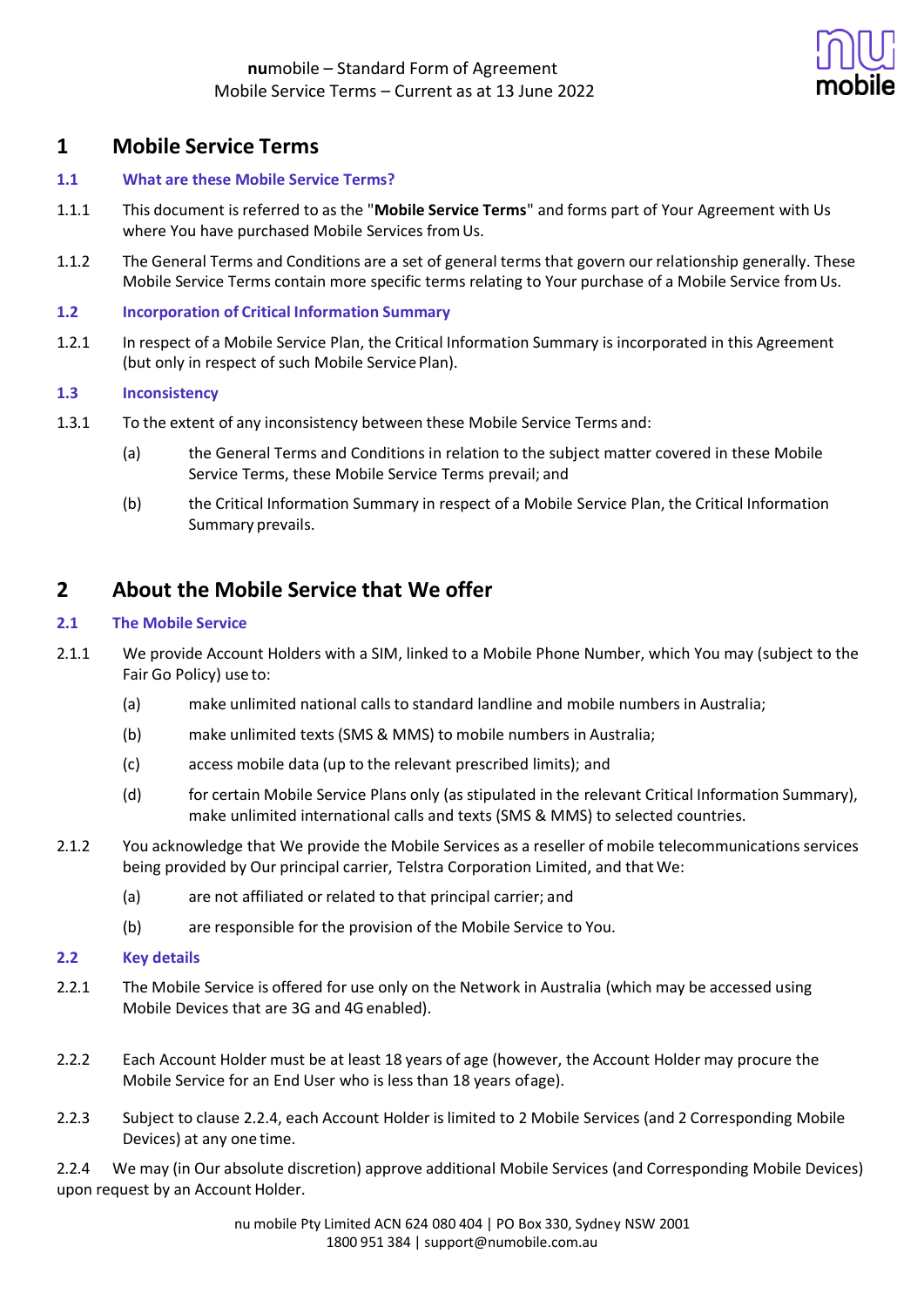

### **2.3 Mobile Service**

2.3.1 Our Mobile Service is provided month-to-month (i.e. You are not contracting for any fixed term with respect to the Mobile Service) in accordance with these Mobile Service Terms, requiring that You pay fixed amounts at monthly intervals. However, please note that if You have committed to the purchase of a Corresponding Mobile Device under an Instalment Plan or the subscription of a Corresponding Mobile Device from Us, termination of Your Mobile Service may result in the acceleration of some or all outstanding MonthlyInstalments in respect of that Corresponding Mobile Device (unless We otherwise agree in accordance with Our Financial Hardship Policy or in Our absolute discretion). (For more information, please see the definition of Acceleration Trigger Event, clause 3.4 in the Mobile Device Terms and clause 2.4 in the Mobile Device Subscription Terms).

## **3 The Network**

### **3.1 Network reach**

3.1.1 While the Network over which We provide the Mobile Service to You currently covers the vast majority of people's homes in Australia, it is not available across the entire country, and it is Your responsibility to verify the coverage area before You purchase the Mobile Services (please see clause 3.3).

### **3.2 Changes to the Network**

- 3.2.1 The Network over which We provide the Mobile Services is controlled by Our wholesale carrier, Telstra Corporation Limited.
- 3.2.2 Subject to Our obligations under the Australian Consumer Law, while We are responsible for providing You with the Mobile Services, as a reseller We have no control over the Network, and by applying for the Mobile Service You acknowledge that the Network is subject to change from time to time (and that there is no guarantee that the Mobile Service will be available on an ongoing basis).
- 3.2.3 Your satisfaction is of the utmost importance to Us, so in the event that changes to the Network (which are beyond Our control) have a material adverse effect on You (or the End User, if that is not You), Our Customer Service Team will endeavour to provide any assistance it can to address those issues promptly, and where such issues cannot be addressed to Your satisfaction, We will assist in terminating Your Mobile Services (and termination in such circumstances will not constitute an Acceleration Trigger Event).

### **3.3 Coverage Maps**

- 3.3.1 You may at any time (including before You submit Your Application Form to Us) check the then current coverage area of the Network by visiting the nu Website (being the **Interactive Coverage Map**, available here).
- 3.3.2 It is up to You to verify whether or not the Mobile Service and the Network is suitable for You. We recommend that You take a look at the Interactive Coverage Map before submitting Your Application Form for a Mobile Service to verify whether the Network extends to the locations in which You would ordinarily expect to use the Mobile Service.

### **3.4 No guarantee of continuous availability and exclusion of liability**

- 3.4.1 As We rely on Our wholesale carrier (amongst other suppliers) to provide You with the Mobile Service, and given the technical and complex nature of mobile telecommunications networks in Australia, neither We nor Our wholesale carrier guarantees (even in areas where there would ordinarily be coverage) that:
	- (a) the Mobile Service will be available continuously across the Network; or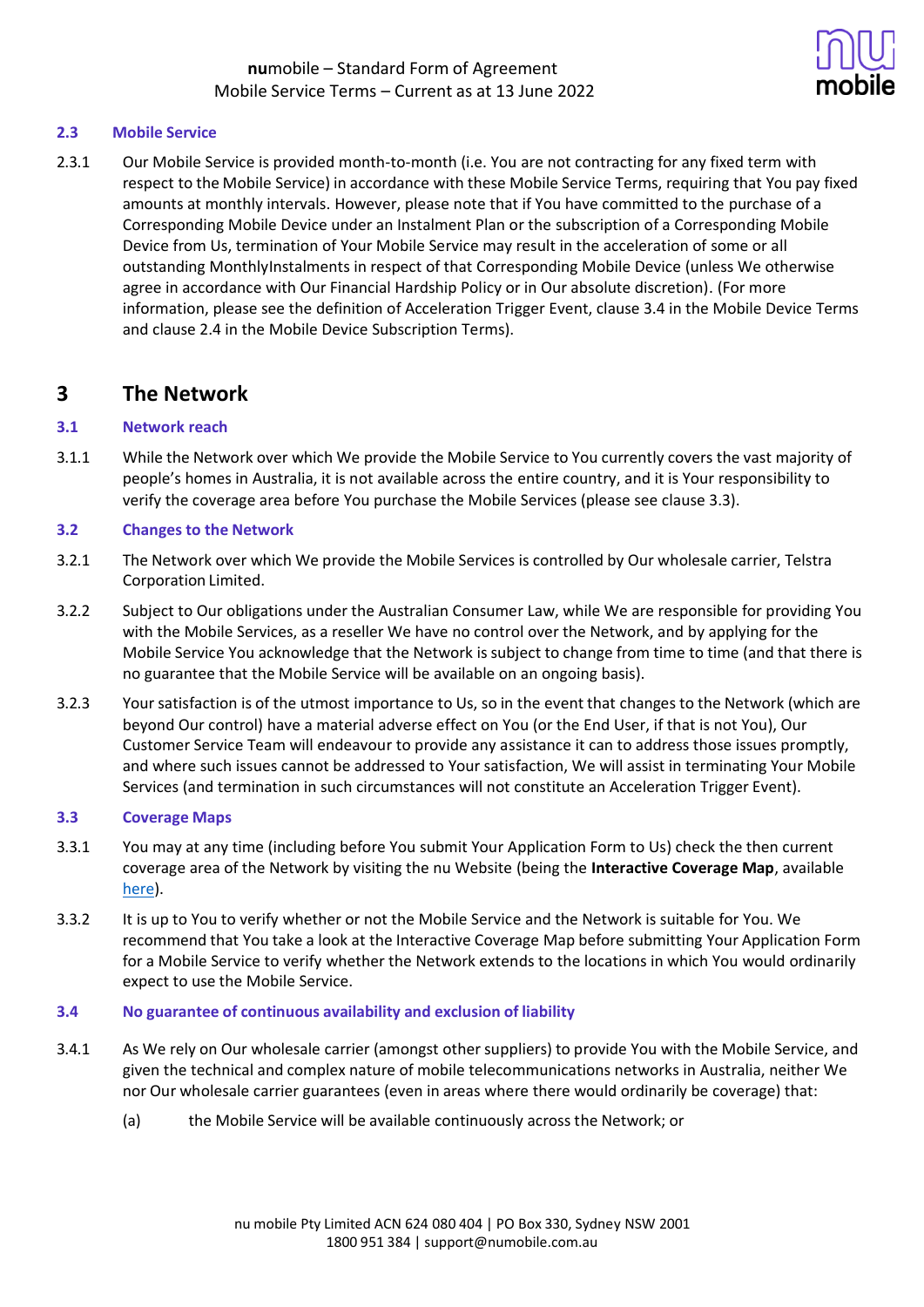

- (b) there will be no disruptions to Your Mobile Service (for example, due to call dropouts, congestion in Your area of the Network or outages for emergencies, upgrades orrepairs).
- 3.4.2 Our wholesale carrier, on whom We rely in providing You with Your Mobile Service, does not commit to providing Us with any refunds, credits or similar compensation for any lack of continuity of service. Accordingly, except to the extent to which You are entitled under the Australian Consumer Law, and/or to the extent that such impairment is a direct result of Our fraud, negligence or wilful default under this Agreement, We exclude any liability for any impairment in the Mobile Service (and We do not promise any refunds, credits or similar compensation).

## **4 SIM Cards**

### **4.1 Ordering a SIM**

- 4.1.1 Where We offer a Mobile Service in conjunction with the sale or subscription of a Mobile Device, the SIMallocated to You will be delivered along with Your selected Mobile Device in the nu Welcome Pack.
- 4.1.2 We may also offer a Mobile Service on a SIM only basis without the need to purchase or subscribe for aCorresponding Mobile Device.
- 4.1.3 The SIM is allocated to You for the term of the Mobile Service, but at all times remains the property of Us (or Our principal carrier).
- 4.1.4 You acknowledge that We provide the SIM to You on the understanding that We may request that You promptly return the SIM to Us within a reasonable period (for example, if You exercise Your Anytime Termination Right, for any technical or network related reasons or because You no longer subscribe for the Mobile Service).
- 4.1.5 By applying for the Mobile Service (and a SIM), You agree:
	- (a) to use that SIM solely for the purpose of accessing that Mobile Service;
	- (b) to keep the SIM secure (including any security details associated with that SIM, including the SIM PIN which You may elect to activate to protect others from using Your SIM); and
	- (c) not to damage, impair or interfere with that SIM.

### **4.2 Activating a SIM**

- 4.2.1 Your nu Welcome Pack will include a SIM allocated to the Mobile Service You have purchased. That SIM will not have been activated yet, and the Mobile Service will not have begun until the SIM has been activated in accordance with this clause 4.2.
- 4.2.2 If you chose a new number at the time of applying for a Mobile Service and successfully complete all identity verification requirements, you agree that your SIM will be activated automatically 7 days after the date the SIM card was dispatched by us. You may activate the SIM card before that time in accordance with the instructions provided.
- 4.2.3 If you chose to port an existing number at the time of applying for the Mobile Service or you have not successfully completed identity verification requirements, you must activate the SIM in accordance with the instructions provided.
- 4.2.4 The Mobile Service will only begin once Your SIM has been activated in accordance with clause 4.2.2 or 4.2.3 above and such activation becomes effective in Our supplier's systems.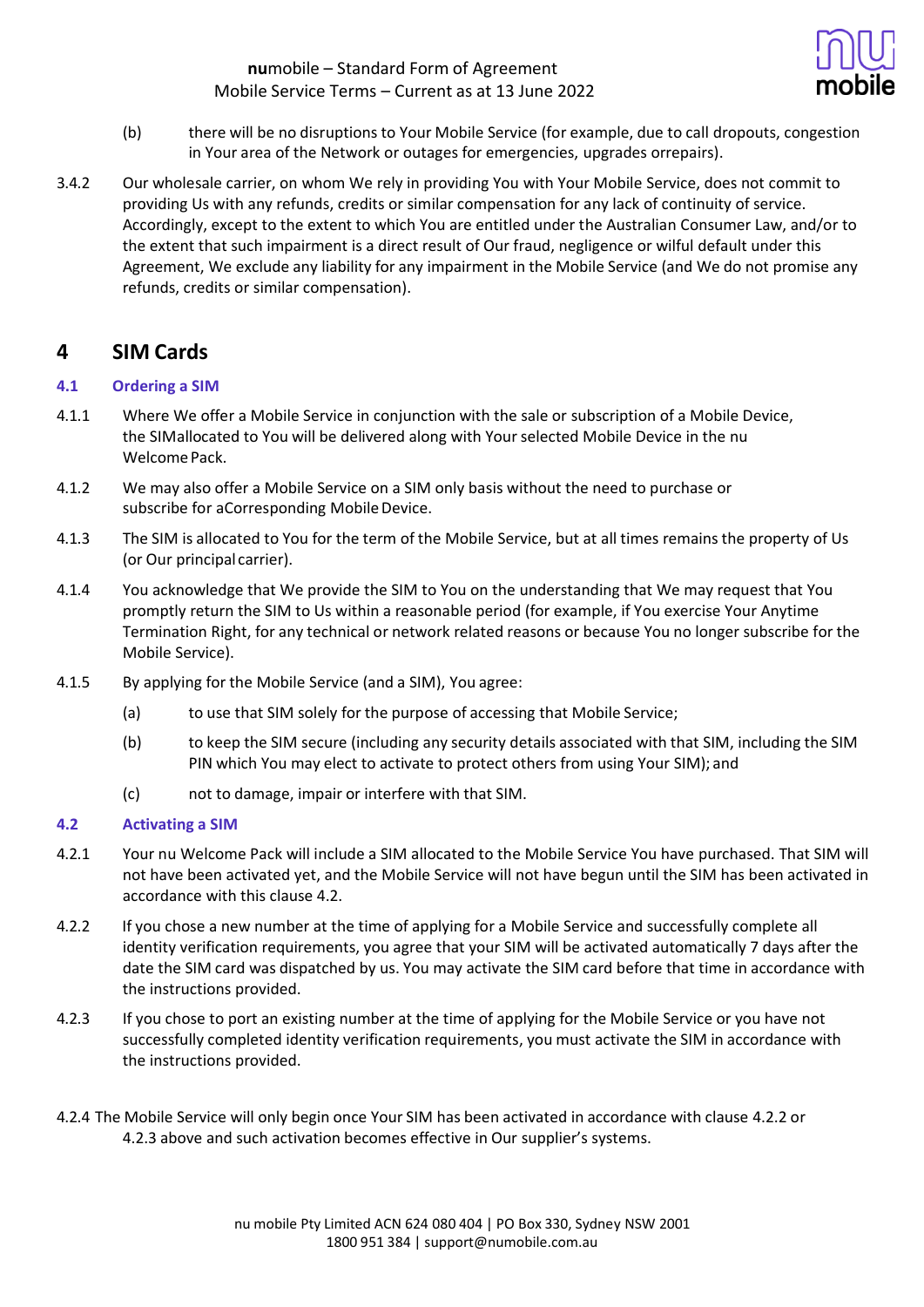

4.2.5 Please note that the time that the SIM is activated will determine Your Monthly Billing Cycles and Monthly Payment Dates (please see clause 6 below for further details).

### **4.3 Failure to activate a SIM**

- 4.3.1 If you need to delay activation of your SIM, please contact Our Customer Service Team (contact details available here) before the end of 6 days from the date it was dispatched to You, so that We may endeavour to delay the automatic activation of your SIM or grant You further time to activate Your SIM manually.
- 4.3.2 In the event that a SIM allocated to You is not activated within 7 days from when We dispatched it to You and you have not contacted us to request further time in accordance with clause4.3.1:
	- (a) You may be unable to activate that SIM and We (or certain suppliers) may cancel that SIM; and
	- (b) We may (at any time after 30 days from when We dispatch the nu Welcome Pack to You) terminate this Agreement (which, if you purchased the Mobile Service with a Corresponding Mobile Device, shall constitute an Acceleration Trigger Event).

### **4.4 Problems with a SIM**

4.4.1 If You experience any technical issues with the SIM allocated to You, please contact Our Customer Service Team (contact details available [here\)](https://help.numobile.com.au/hc/en-us) at Your earliest convenience, so that We may endeavour to resolve any such issues or replace the SIM.

### **4.5 Lost or stolen SIM**

4.5.1 If Your SIM is lost or stolen or you do not receive it within 3 working days of receiving notification that it has been dispatched, You should contact Our Customer Service Team as soon as possible so that We can block outgoing calls, SMS, MMS and data usage, suspend the Corresponding Mobile Service, activate IMEI Blocking (in respect of the relevant Mobile Device) or take other steps to protect You.

## **5 Current restrictions**

- **5.1 Restrictions on mobile premium services and calls to "19" numbers**
- 5.1.1 Currently We do not permit access to mobile premium services or any calls to "19" numbers under any Mobile Service Plan.

### **5.2 International calls**

5.2.1 Certain Mobile Service Plans provide unlimited voice and text to certain countries. Please refer to the relevant Critical Information Summary for more details.

### **5.3 Internationalroaming**

- 5.3.1 We currently do not offer international roaming under any Mobile Service Plans, and the Mobile Service is only available for use on the Network inAustralia.
- 5.3.2 We will notify You if and when We offer international roaming (and the terms and conditions for such international roaming).

## **6 Plans, Monthly Billing Cycles, Invoices and Payments**

### **6.1 Monthly Billing Cycles and Monthly Payment Dates**

- 6.1.1 Each Mobile Service Plan purchased by You is linked to a specific SIM, and will have its own:
	- (a) Monthly Billing Cycle; and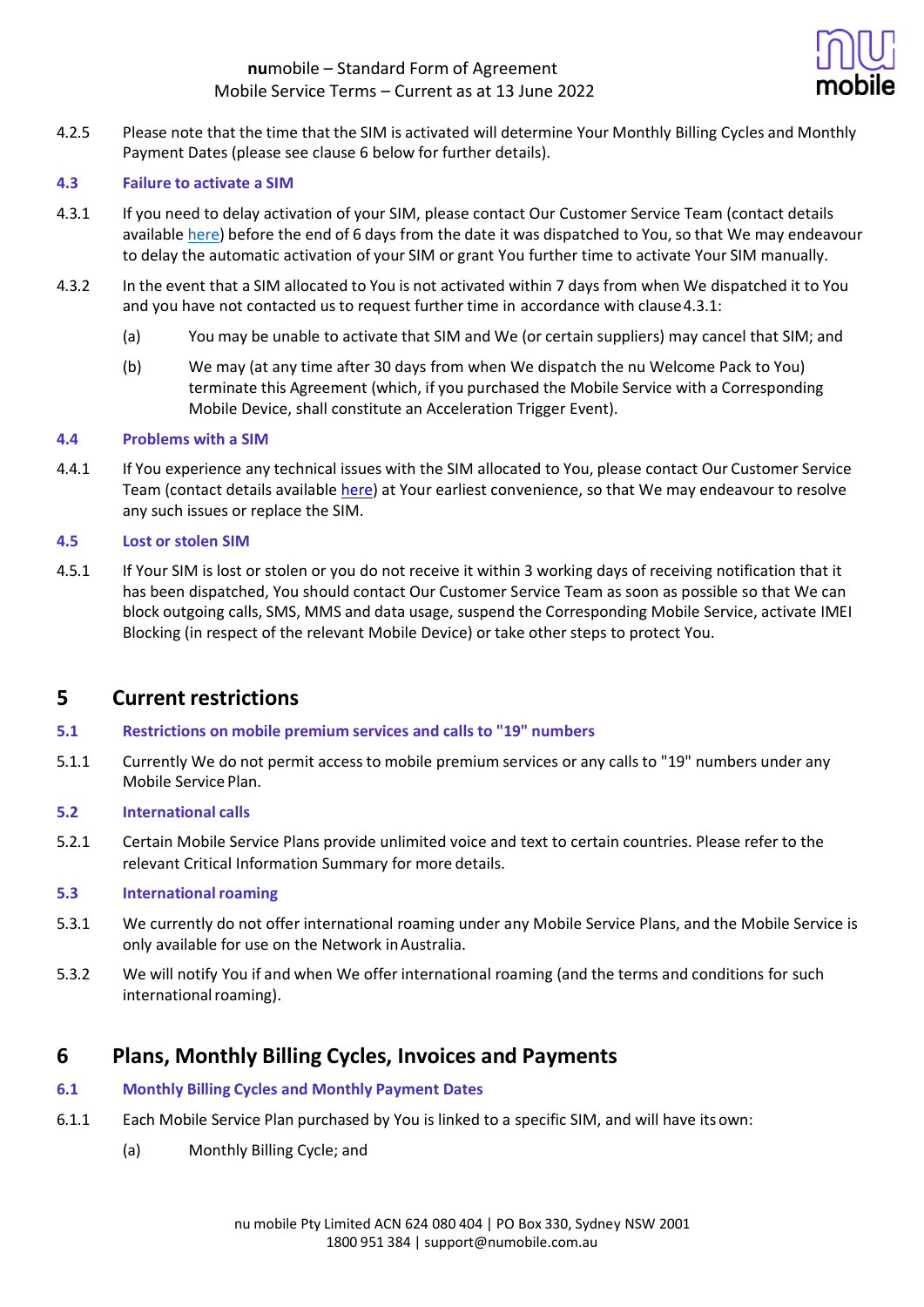

(b) Monthly Payment Date,

both of which are determined by reference to the time of activation of that SIM in accordance with this clause 6 (and may be different to the corresponding dates for any other Mobile Service Plans You have purchased through Your Account Portal).

- 6.1.2 Included in Your nu Welcome Pack will be a SIM which has not yet been activated. The SIM will need to be activated either automatically or by You in accordance with clause 4.2.2 or 4.2.3 above before You can start using the Mobile Service Plan linked to that SIM.
- 6.1.3 The day of the calendar month on which Your SIM is activated is the "**Activation Date**" for that SIM and determines the Monthly Billing Cycle and Monthly Payment Date both forYour:
	- (a) initial Mobile Service Plan (chosen at the time of application); and
	- (b) each subsequent Mobile Service Plan linked to that SIM (i.e. each time You change Your Mobile Service Plan).
- 6.1.4 The Monthly Billing Cycle for a SIM and the Corresponding Mobile Service Plan is determined by Your Activation Date in accordance with the rules in the following table:

| <b>Activation Date</b>                                                                                                                                                                                                      | <b>Corresponding Monthly Payment Date &amp; Monthly Billing Cycle</b>                                                                                                                                                                                                                                                                                                                                                                                                                                                                                                                                   |
|-----------------------------------------------------------------------------------------------------------------------------------------------------------------------------------------------------------------------------|---------------------------------------------------------------------------------------------------------------------------------------------------------------------------------------------------------------------------------------------------------------------------------------------------------------------------------------------------------------------------------------------------------------------------------------------------------------------------------------------------------------------------------------------------------------------------------------------------------|
| $1st$ to $27th$<br>This applies where Your<br>SIM is activated on the 1 <sup>st</sup><br>to 27 <sup>th</sup> (inclusive) of any<br>calendar month.<br><b>Example</b><br>If Your SIM is<br>activated at 9.23pm<br>on 7 July. | <b>Monthly Payment Date</b><br>Your Monthly Payment Date will be the day of each calendar month that falls after the day of the month<br>of Your Activation Date.<br><b>Monthly Billing Cycle</b><br>Each Monthly Billing Cycle:<br>starts on (and includes) a Monthly Payment Date; and<br>ends on (and includes) the day before the next Monthly Payment Date,<br>provided that Your first Monthly Billing Cycle starts on (and includes) the Activation Date and runs until the<br>day before the second Monthly Payment Date.<br><b>Example</b><br>If Your Activation Date is 7 <sup>th</sup> July: |
|                                                                                                                                                                                                                             | Your Monthly Payment Date is the 8 <sup>th</sup> of each calendarmonth;<br>Your first Monthly Billing Cycle runs from 7 July to 7August (inclusive);<br>Your second Monthly Billing Cycle runs from 8 August to 7 September (inclusive); and<br>each Monthly Billing Cycle thereafter runs from the 8 <sup>th</sup> of one calendar month to the 7 <sup>th</sup> of the<br>next calendar month (inclusive).                                                                                                                                                                                             |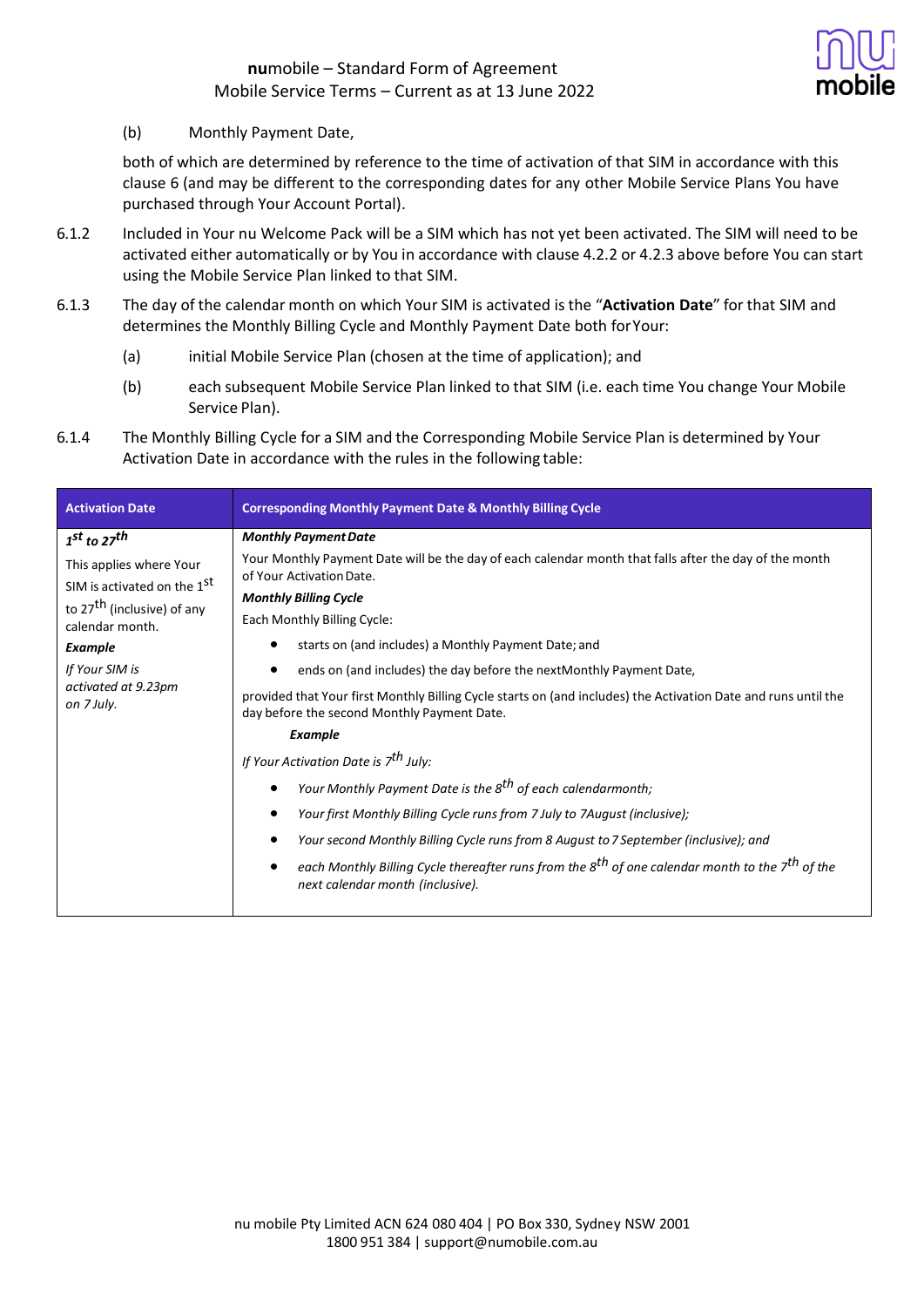

|                                                                                                                                                                                                       | <b>Monthly Payment Date</b>                                                                                                                                                                                                                                                                                                                                                                                       |
|-------------------------------------------------------------------------------------------------------------------------------------------------------------------------------------------------------|-------------------------------------------------------------------------------------------------------------------------------------------------------------------------------------------------------------------------------------------------------------------------------------------------------------------------------------------------------------------------------------------------------------------|
| 28 <sup>th</sup> onwards<br>This applies where Your<br>SIM is activated on the 28 <sup>th</sup><br>to 31 <sup>st</sup> (inclusive) of any<br>calendar month.<br>Example:<br>Your SIM is activated on: | Your Monthly Payment Date will be the 1 <sup>st</sup> day of each calendar month.<br><b>Monthly Billing Cycle</b><br>Each Monthly Billing Cycle will:<br>start on (and include) the first day of the calendar month; and<br>end on (and include) the last day of that calendarmonth.<br>However, please note that Your first Monthly Billing Cycle will start on the Activation Date and run till the             |
| 28 or 29 February in<br>a leap year;<br>30 March; or<br>31 December.                                                                                                                                  | end of the next calendarmonth.<br>Example<br>If Your Activation Date is 28 February:<br>Your Monthly Payment Date is the 1 <sup>st</sup> of each calendarmonth;<br>Your first Monthly Billing Cycle runs from 28 February to 31 March (inclusive);<br>Your second Monthly Billing Cycle runs from 1 April to 30 April (inclusive); and<br>each Monthly Billing Cycle thereafter runs for the full calendar month. |

## **6.2 Changes to Your plan**

- 6.2.1 You may at any time request that You wish to change Your Mobile Service from one Mobile Service Plan to another Mobile Service Plan (such change being a Plan Change), either:
	- (a) online through Your Account Portal (24 hours a day, 7 days a week); or
	- (b) by calling Our Customer Service Team (during operating hours).

## **6.3 When does a Plan Change take effect?**

- 6.3.1 We rely on Our suppliers and their IT systems (in other words, things We cannot control) to effect each Plan Change.
- 6.3.2 Consequently, the time at which a Plan Change takes effect (and when Your monthly automatic debit will change to reflect the associated change in pricing) will depend on when We are able to submit the relevant request for that Plan Change to Our suppliers.
- 6.3.3 In the ordinary course, We typically expect a Plan Change to take effect in accordance with the following table: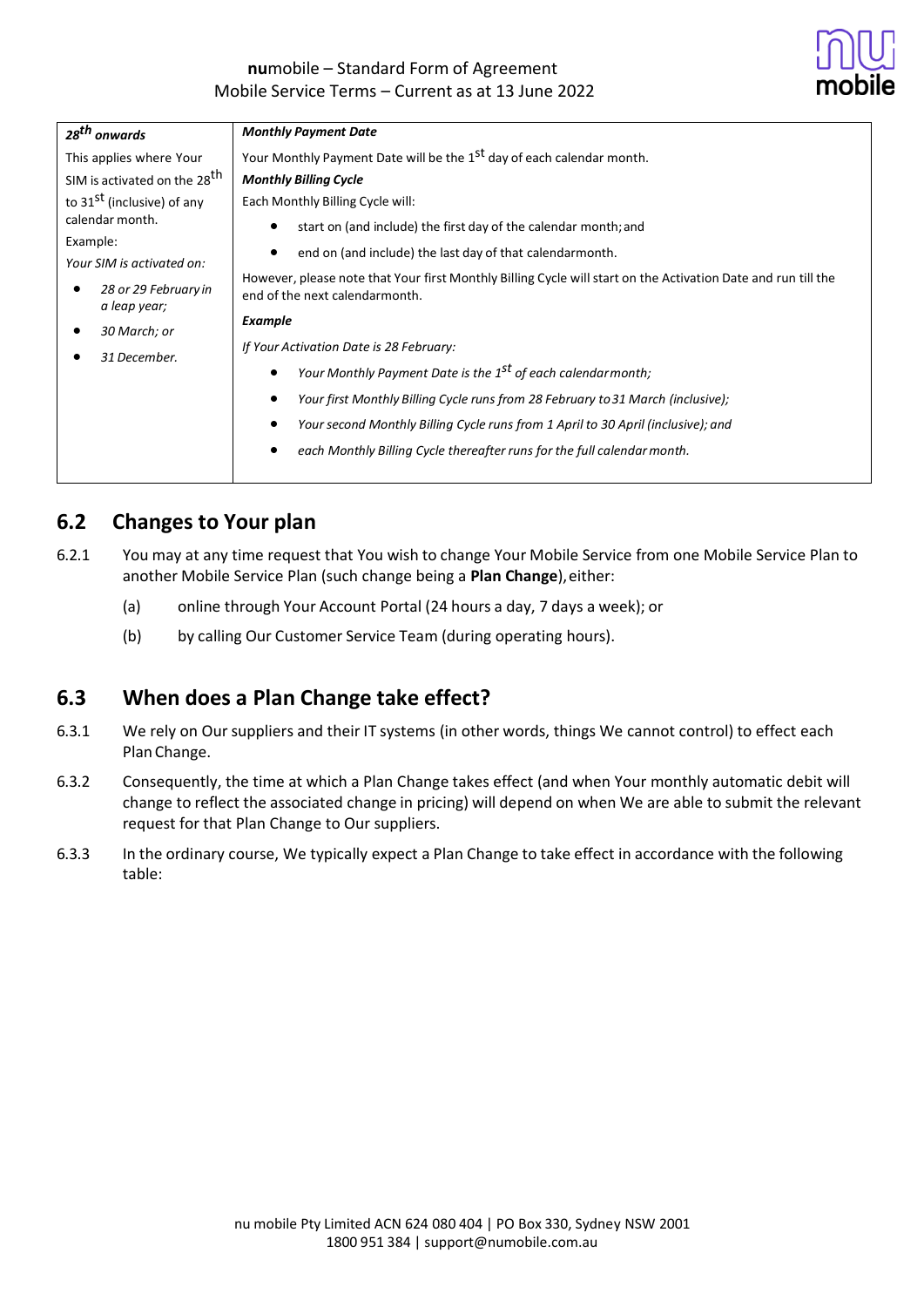

| Timing of request<br>during Monthly<br><b>Billing Cycle</b>                                                           | Usual time that the Plan Change takes effect                                                                                                                                                                                            |
|-----------------------------------------------------------------------------------------------------------------------|-----------------------------------------------------------------------------------------------------------------------------------------------------------------------------------------------------------------------------------------|
| Plan Change                                                                                                           | Effective on the next Monthly Payment Date after therequest                                                                                                                                                                             |
| request received<br><b>before</b> the Monthly<br><b>Processing Period</b><br>for that Monthly<br><b>Billing Cycle</b> | The Plan Change will be effective at the start of the next Monthly Payment Date, and the new inclusions will be<br>available for use in the Monthly Billing Cycle starting on that Monthly Payment Date.<br><b>Example</b>              |
|                                                                                                                       | Your Monthly Payment Date is the 8 <sup>th</sup> of each calendar month, and it is currently 1 February. Accordingly, Your<br>current Monthly Billing Cycle:                                                                            |
|                                                                                                                       | began on 8 January; and                                                                                                                                                                                                                 |
|                                                                                                                       | will end at midnight on 7 February.                                                                                                                                                                                                     |
|                                                                                                                       | On 6 February You request a Plan Change (changing from the \$40 plan to the \$50 plan).                                                                                                                                                 |
|                                                                                                                       | Because the Plan Change occurs before the Monthly Processing Period (which begins at 6pmon the last day of each<br>Monthly Billing Cycle - in this case, 7February):                                                                    |
|                                                                                                                       | Your Plan Change will be effective from the start of the Monthly Billing Cycle beginning on 8 February; and<br>٠                                                                                                                        |
|                                                                                                                       | on 8 February (and each subsequent Monthly Payment Date unless and until another Plan Change takes<br>$\bullet$<br>effect) You willbe automatically debited \$50 for the new plan, instead of the\$40 for the old plan.                 |
|                                                                                                                       | Please note that these amounts are in addition to any payments required to be made in relation to the<br>Corresponding Mobile Device.                                                                                                   |
| Plan Change                                                                                                           | Effective on the first or second Monthly Payment Date afterthe request                                                                                                                                                                  |
| request received<br>during the Monthly<br><b>Processing Period</b><br>for that Monthly<br><b>Billing Cycle</b>        | Because the request has been received during the monthly window set aside to process changes, We cannot<br>guarantee that it will be effective at midnight that day (but We will use reasonable efforts to try and push it<br>through). |
|                                                                                                                       | Where Our efforts are successful, the Plan Change will be effectiveat the start of the Monthly Payment Date<br>after the request (that is, at midnight on the day You made the request).                                                |
|                                                                                                                       | Alternatively, the Plan Change will be effective at the start of the second Monthly Payment Date after the<br>request.                                                                                                                  |
|                                                                                                                       | <b>Example</b>                                                                                                                                                                                                                          |
|                                                                                                                       | Your Monthly Payment Date is the 8 <sup>th</sup> of each calendar month, and it is currently 7 February. Accordingly, Your<br>current Monthly Billing Cycle:                                                                            |
|                                                                                                                       | began on 8 January; and                                                                                                                                                                                                                 |
|                                                                                                                       | will end at midnight on 7 February.                                                                                                                                                                                                     |
|                                                                                                                       | At 8.45pm on 7 February You submit a request for a Plan Change.                                                                                                                                                                         |
|                                                                                                                       | Because the timing of the Plan Change request falls within theMonthly Processing Period for that Monthly Billing<br>Cycle, We cannot confirm whether the Plan Change will be effective for:                                             |
|                                                                                                                       | the next Monthly Billing Cycle that commences on 8 February; or                                                                                                                                                                         |
|                                                                                                                       | the second Monthly Billing Cycle that commences on 8March (in which case the pre-existing Mobile<br>٠<br>Service Plan will be renewed on 8 February).                                                                                   |
|                                                                                                                       | Please note that these amounts are in addition to any payments required to be made in relation to the<br>Corresponding Mobile Device.                                                                                                   |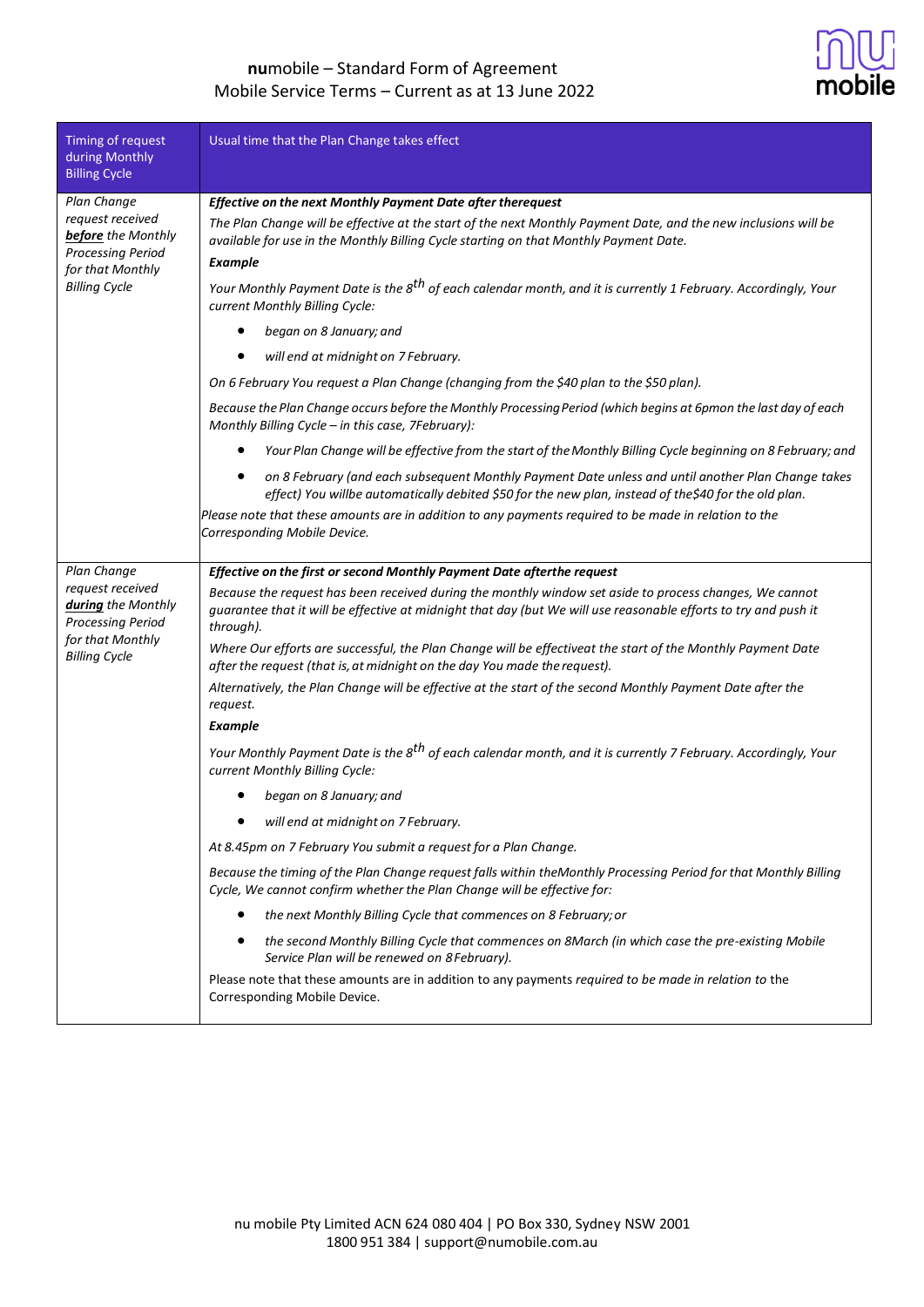

#### **6.4 How You can manage Your service**

- 6.4.1 We will provide You in respect of each Monthly Billing Cycle an invoice for all transactions related to that Monthly Billing Cycle (a **Monthly Invoice**). We will notify You when each such Monthly Invoice is available for viewing in the relevant Account Portal.
- 6.4.2 You may manage Your Mobile Service Plan at any time by accessing Your Account Portal.
- 6.4.3 To help You make sure that You manage Your costs and Your data usage, We will also send You a series of automated notifications (for example, by SMS) advising You of when You fall below certain Mobile Data thresholds.
- 6.4.4 You acknowledge that while such notifications are triggered in near real-time, they do not necessarily accurately reflect the amount of Mobile Data then available to You, and that it is Your responsibility to manage Your usage of Mobile Data.

## **7 Migration of service**

- 7.1.1 We may migrate Your Mobile Service to another carriage service provider (including pursuant to any assignment or novation under the General Terms and Conditions) (a **MigrationEvent**).
- 7.1.2 In addition to Our obligations under clause 1.6 of the General Terms and Conditions, We will provide You with at least 6 weeks' prior notice of any Migration Event to allow You sufficient time to determine whether You want to terminate Your Mobile Service before such Migration Event.

## **8 Portability – transferring Your mobile number from one CSP to another**

### **8.1 Where You are moving from nu mobile to another carriage service provider**

8.1.1 You acknowledge that, if We receive a notice requiring that Your Mobile Phone Number be ported to another carriage service provider (a **Gaining CSP**), Your Mobile Service will be cancelled automatically (immediately after the Mobile Phone Number has been ported to that Gaining CSP) and there may be a delay before Your mobile service commences with the Gaining CSP.

### **8.2 Terms associated with requests to port to or from nu mobile**

- 8.2.1 In making a porting request (whether from another carriage service provider to Us or vice versa), You agree to any applicable porting terms and conditions (which may be imposed by various third parties involved in the porting process) and acknowledge that such port may take up to 48 hours to take effect.
- 8.2.2 You acknowledge that for any request to port a Mobile Phone Number from the outgoing carriage service provider that is losing Your mobile service (a **Losing CSP**) to be successful, You must ensure that the mobile service You have with that Losing CSP is not cancelled before You receive notification advising that the port from that Losing CSP has been successful. This applies equally in respect of porting to, or from, Us.
- 8.2.3 Failure to maintain an active mobile service with a Losing CSP in accordance with clause 8.2.2 may result in the permanent loss of the Mobile Phone Number You have attempted toport.
- 8.2.4 Subject to the Australian Consumer Law, except to the extent caused by Our fraud, negligence or wilful default, We accept no liability in connection with the porting process, including without limitation as a result of:
	- (a) the time taken to port Your Mobile Phone Number; or
	- (b) the loss of a Mobile Phone Number You have attempted to port.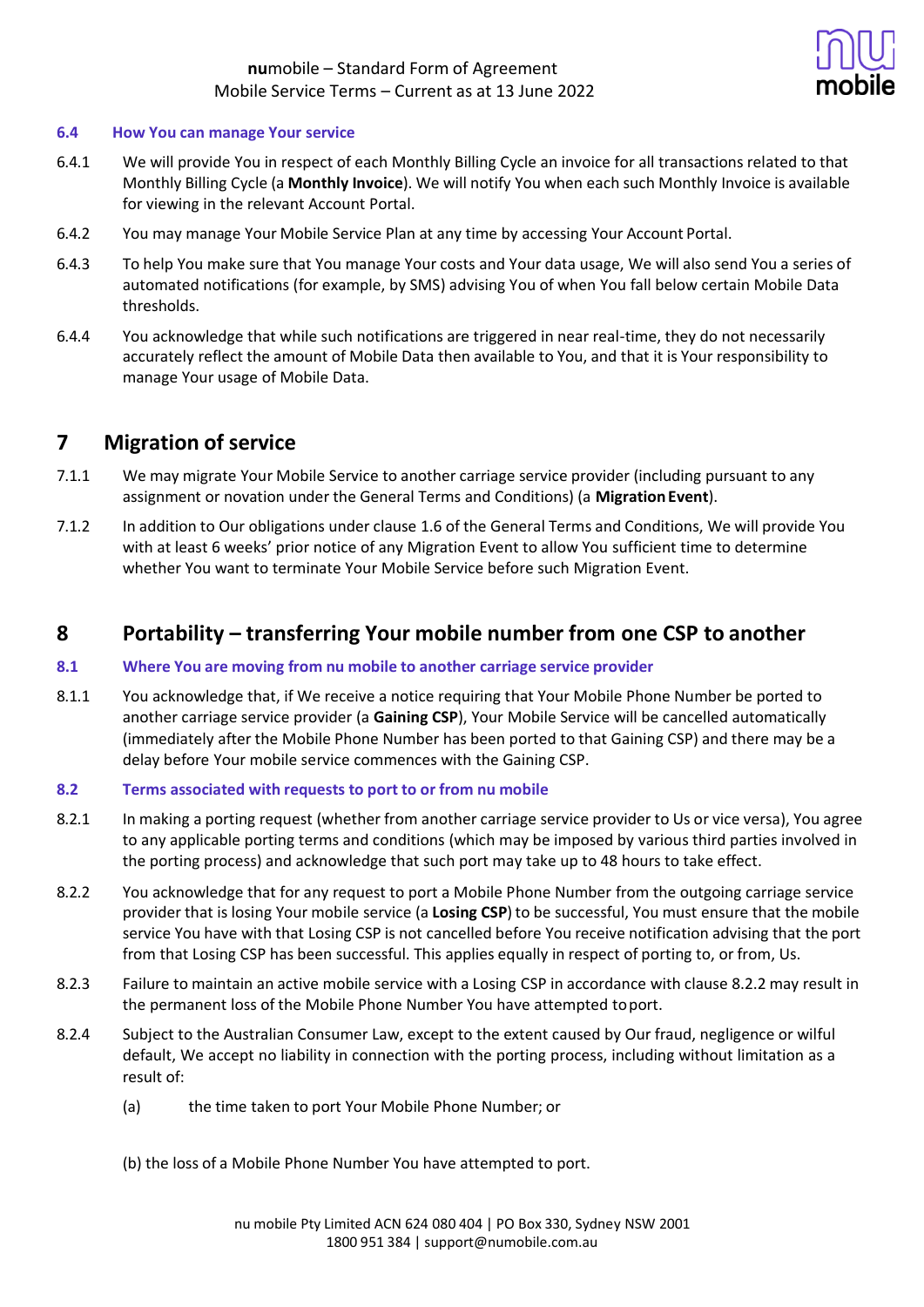

### **8.3 Authority to port a Mobile Phone Number**

- 8.3.1 You acknowledge that You may only port a Mobile Phone Number in respect of which You are the authorised customer (or You have permission to doso).
- 8.3.2 If You elect when activating Your SIM to keep a Mobile Phone Number, You represent and warrant to Us that You are authorised to port that Mobile Phone Number and You indemnify Us in respect of that representation and warranty being incorrect when made.

## **9 How Your Mobile Data works**

### **9.1 Mobile Data and usage increments**

- 9.1.1 The Mobile Service allows You to use Mobile Data (for both downloading and uploading) in accordance with this Agreement.
- 9.1.2 Mobile Data (whether that be from the relevant Monthly Data Allowance, Bonus Data or Data Bank) will be deducted from Your Account in 1 kilobyte (**KB**) increments (for example, if You download a file with a size of 500 bytes, that request would be rounded up to 1024 bytes (being 1 KB) before being deducted).
- 9.1.3 You acknowledge that:
	- (a) the Mobile Services (including voice, text and mobile data services) are provided by Us as a reseller for use by You at Your discretion (in accordance with this Agreement);
	- (b) We do not in any way regulate or control the rate or time of consumption of such Mobile Services provided to You;
	- (c) subject to the terms of use set out in this Agreement, You have the right to use the Mobile Services in Your own discretion; and
	- (d) certain portions of Mobile Data provided to You may be rolled over into Your Data Bank for so long as You continue to renew Your Mobile Service (in accordance with clause9.4).

### **9.2 Monthly Data Allowance = Monthly Included Data + Data Top-Ups**

- 9.2.1 Your "**Monthly Data Allowance**" for a Monthly Billing Cycle is the aggregate of:
	- (a) the Monthly Included Data then applicable under the relevant Mobile Service Plan (as set out in the relevant Critical Information Summary); and
	- (b) each Data Top-Up purchased before the Monthly Cut-Off Time for that Monthly Billing Cycle (meaning it will be available for use during that Monthly Billing Cycle).
- 9.2.2 You will receive at the beginning of each Monthly Billing Cycle the Monthly Included Data as specified in the relevant Critical Information Summary.
- 9.2.3 You may at any time before the Monthly Cut-Off Time purchase one or more Data Top-Ups to supplement the Monthly Included Data.
- 9.2.4 Any Monthly Data Allowance that remains unused as at the Data Bank Reference Time may be available for use in subsequent Monthly Billing Cycles in accordance with the Data Bank provisions in clause9.4.

### **9.3 Bonus Data**

9.3.1 Where applicable (please refer to the Critical Information Summary for Your Mobile Service Plan), upon activation of Your SIM (and the relevant Mobile Service Plan), that SIM will be credited with a one-off amount of Bonus Data (the amount of which is as specified in the relevant Critical Information Summary).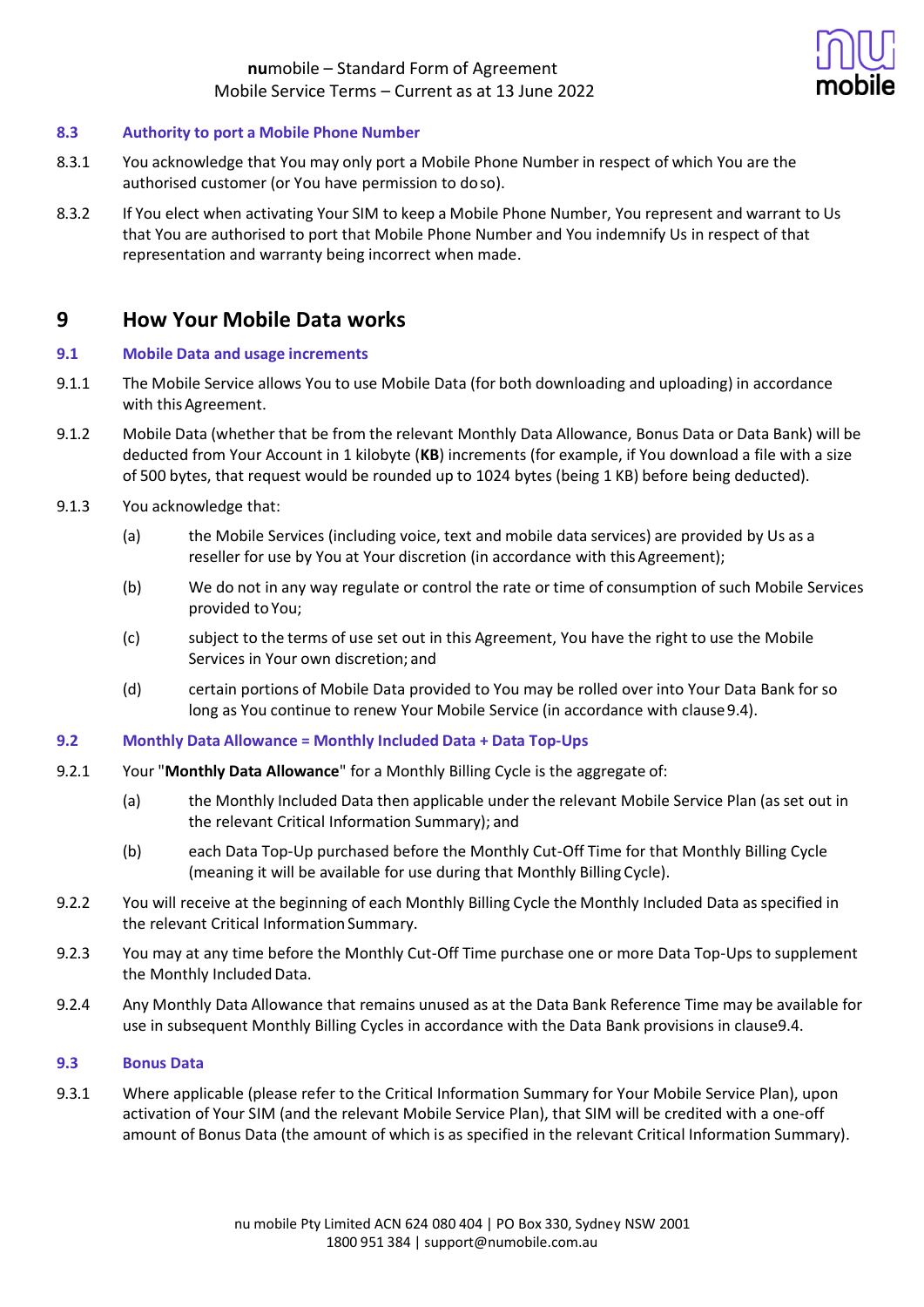

- 9.3.2 We may from time to time offer You additional Bonus Data (subject to this Agreement and any other terms and conditions of which We notify You).
- 9.3.3 Bonus Data will (unless We specify otherwise) be credited directly into Your Data Bank and may be used in accordance with clause 9.4.

### **9.4 Data Banking**

- 9.4.1 Activation of Your SIM also activates Your Data Bank, which allows You to bank certain Mobile Data for use in subsequent Monthly Billing Cycles unless and until such data is forfeited in accordance with this Agreement.
- 9.4.2 If at the Monthly Cut-Off Time for a Monthly Billing Cycle:
	- (a) Your Current Data Bank Balance is less than the then applicable Data Bank Limit (the difference being the **Remaining Data Bank Capacity**); and
	- (b) You have not used up all of Your Monthly Data Allowance for that Monthly Billing Cycle (the **Unused Monthly Data Allowance**),

an amount of Mobile Data equal to the lesser of:

- (c) the Remaining Data Bank Capacity; and
- (d) the Unused Monthly Data Allowance,

will be credited to the Data Bank and available for use in subsequent Monthly Billing Cycles.

9.4.3 In any Monthly Billing Cycle, any Mobile Data that is stored in the Data Bank will only be used once all of the Monthly Data Allowance and Bonus Data in respect of that Monthly Billing Cycle has been exhausted.

### **9.5 Availability and retention of Data Bank Balance Data**

- 9.5.1 Your Mobile Service comes with a Data Bank that allows You to store Your unused Monthly Data Allowance over time (up to an amount at any given time equal to the Data Bank Limit) for use in subsequent Monthly Billing Cycles (subject to forfeiture in accordance with clause 9.6 below).
- 9.5.2 The Data Bank feature itself (as distinct from the Current Data Bank Balance, which is covered in clause 9.5.3) is available for use for so long as You retain Your Mobile Service.
- 9.5.3 Your Current Data Bank Balance continues to rollover from each Monthly Billing Cycle to the next for so long as You retain Your current Mobile Service Plan or You request a Plan Change that is an Upgrade.
- 9.5.4 You acknowledge that:
	- (a) the Data Bank feature is a benefit that permits You to use Your unused Monthly Data Allowance from one Monthly Billing Cycle in a later Monthly Billing Cycle that would otherwise expire; and
	- (b) the feature is provided on the conditions in clause 9.6 (such that the feature cannot be used to obtain and store data using a high-cost plan with bonus data for a brief period before downgrading to a low-cost plan).

### **9.6 PLEASE NOTE – Forfeiture of Data Bank Balance Data**

- 9.6.1 If You request a Plan Change that is a Downgrade, Your Data Bank will be reset to zero (that is, Your Current Data Bank Balance at the time that such Downgrade takes effect will beforfeited).
- 9.6.2 Following the forfeiture triggered by a Downgrade, You may then begin banking Your Unused Monthly Data Allowance under Your new Mobile Service Plan.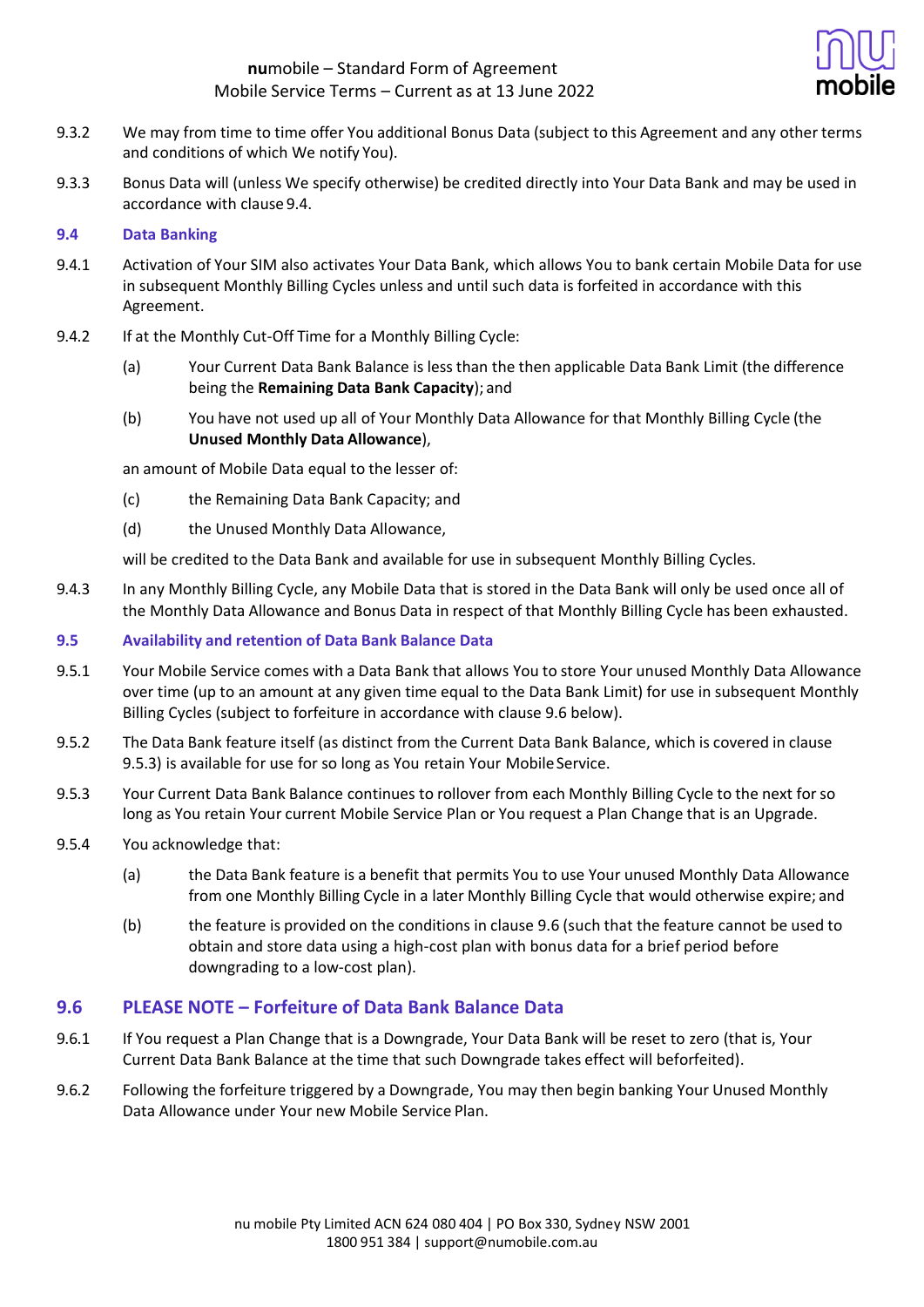

### **9.7 What happens if I have no more Mobile Data?**

- 9.7.1 Once You have used all of Your Monthly Data Allowance and all of Your Current Data Bank Balance in a Monthly Billing Cycle, You will no longer be able to access data through Your SIM until the next Monthly Billing Cycle (unless You purchase a Data Top-Up to increase Your Monthly Data Allowance).
- 9.7.2 While there is no obligation ever to top up Your Mobile Data, if You have exhausted all of Your Mobile Data, You will still be able to access Your Account Portal from the web browser on Your Mobile Device to purchase a Data Top-Up (which will then be available for use shortly after purchase).

## **10 Fair Go Policy**

10.1.1 By submitting Your Application Form, You agree to comply with the Fair Go Policy (available here) at all times when using the Mobile Service We provide to You under this Agreement.

## **11 Suspension**

### **11.1 Suspension by You**

- 11.1.1 Where the Critical Information Summary says, at the relevant time, that You may electively and temporarily suspend Your Mobile Service for a limited period (for example, because You will be travelling overseas and will not be using Your Mobile Service, but You do not wish to terminate Your Mobile Service), You may do so by contacting Our Customer Service Team (contact details available [here\)](https://help.numobile.com.au/hc/en-us).
- 11.1.2 The right to suspend Your Mobile Service under clause 11.1.1 is subject to the Account not being in arrears at the time such request is made (but if Your Account is then in arrears, Our Customer Service Team can assist in bringing the Account up to date so that You may effect that suspension).
- 11.1.3 To the extent that Your Mobile Service is suspended under clause 11.1.1 (and for no other reason), this will not constitute an Acceleration Trigger Event.

### **11.2 Suspension by Us**

- 11.2.1 We (or Our suppliers) may suspend Your Mobile Service:
	- (a) where required by any applicable laws or regulations, or at the direction of a relevant authority;
	- (b) in the case of an emergency;
	- (c) in the case of actual or suspected fraud;
	- (d) to allow Us (or Our suppliers) to rectify a failure or malfunction in respect of that Mobile Service, or the Network;
	- (e) to upgrade or maintain the Mobile Service or the Network;
	- (f) because an event outside of Our control (or the control of a relevant supplier) prevents the provision of that Mobile Service; or
	- (g) where there is a delay, dispute or disruption in payment for the Mobile Service (but We will try to contact You before We suspend the Mobile Service for thisreason).
- 11.2.2 To the extent that We control the suspension of a Mobile Service, We will before suspending that Mobile Service:
	- (a) give due consideration to the impact on the End User; and
	- (b) use reasonable commercial endeavours to provide You with prior notice (but You acknowledge that this may not be reasonably possible in every case).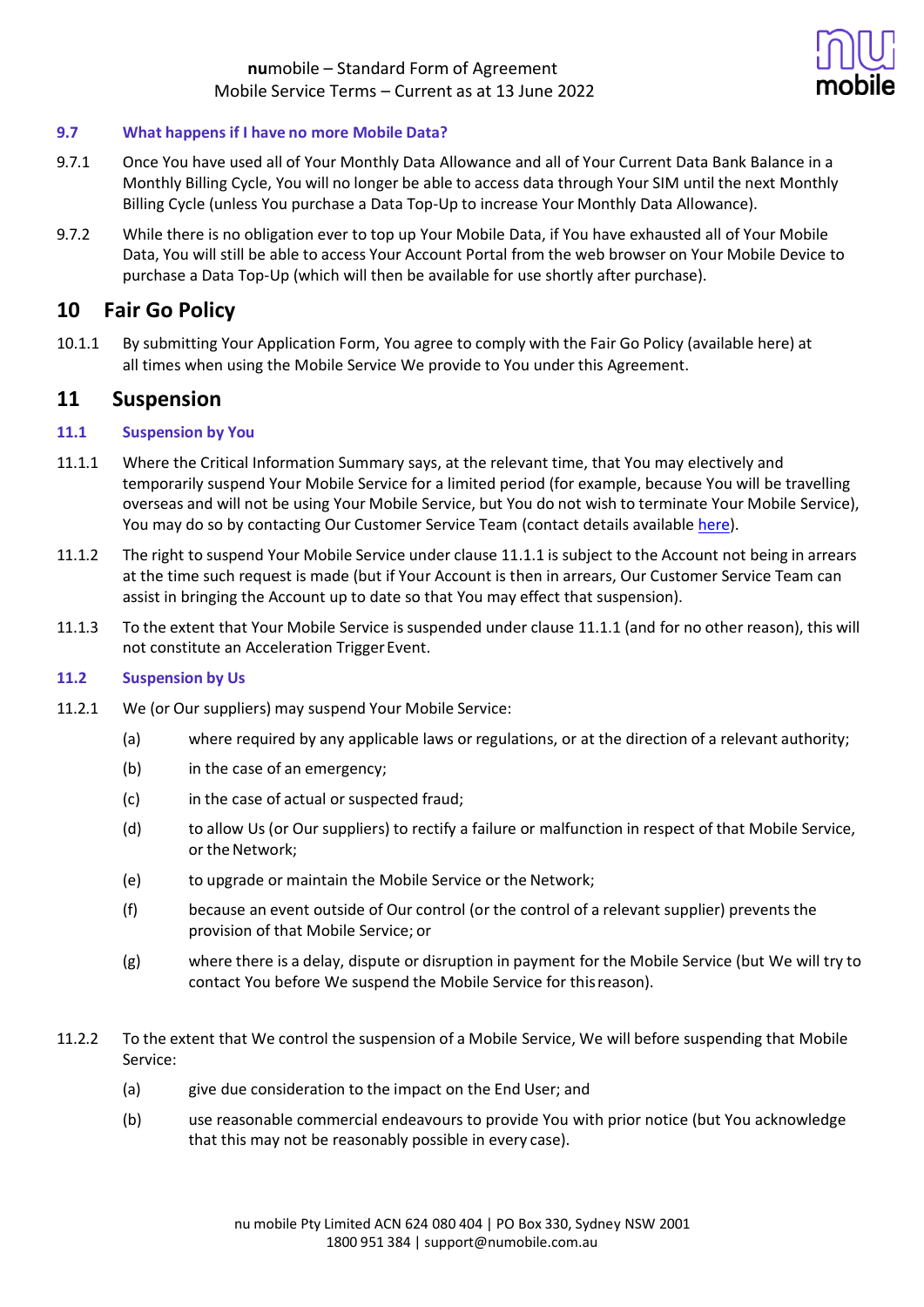

11.2.3 Without limiting Your rights under the Australian Consumer Law, You acknowledge that in respect ofsuch suspension there is no accompanying or resulting right for You to seek a full or pro rata refund (but You may exercise Your rights to terminate in accordance with clause 4 of the General Terms and Conditions), provided this will be treated as an Acceleration Trigger Event.

# **12 PLEASE NOTE – Consequences of termination of the Mobile Service under the Mobile Device Terms or Mobile Device Subscription Terms (as applicable) for any Corresponding Mobile Device**

12.1.1 By submitting Your Application Form and using the resulting Mobile Service, You acknowledge that in the case of the purchase of a Corresponding Mobile Device under an Instalment Plan for so long as any portion of the Purchase Price for a Corresponding Mobile Device has not been paid to Us, or in the case of the subscription of a Corresponding Mobile Device from Us for so long as that Corresponding Mobile Device is subject to that subscription, termination of Your Mobile Service may result in the acceleration of some or all outstanding Monthly Instalments in respect of that Corresponding Mobile Device (unless We otherwise agree in accordance with Our Financial Hardship Policy or in Our absolute discretion). (For more information, please see the definition of Acceleration Trigger Event, clause 3.4 in the Mobile Device Terms and clause 2.4 in the Mobile Device Subscription Terms as applicable).

## **13 Dictionary for this document**

- 13.1.1 A capitalised term that is not otherwise defined in these Mobile Service Terms has the same meaning as in the General Terms and Conditions.
- 13.1.2 Each of the following capitalised terms have the corresponding meaning in these Mobile Service Terms.

**Acceleration Trigger Event** has the meaning given in the General Terms and Conditions.

**Account** has the meaning given in the General Terms and Conditions.

**Account Holder** has the meaning given in the General Terms and Conditions.

**Account Portal** has the meaning given in the General Terms and Conditions.

**Activation Date** has the meaning given in clause 6.1.3.

**Agreement** has the meaning given in the General Terms and Conditions.

**Agreement Start Time** has the meaning given in the General Terms and Conditions.

**Application Form** has the meaning given in the General Terms and Conditions.

**Australian Consumer Law** has the meaning given in the General Terms and Conditions.

**Bonus Data** means bonus Mobile Data offered by Us in addition to the Monthly Data Allowance pursuant to a promotional campaign that We may offer for a limited period (whether limited as to time, number or otherwise), and includes any Sign-On Bonus Data.

**Corresponding Mobile Device** means, in respect of a Mobile Service provided pursuant to an Application Form accepted by Us, the Mobile Device purchased pursuant to that Application Form or the Mobile Device subscribed to from Us in connection with which the Mobile Service is used.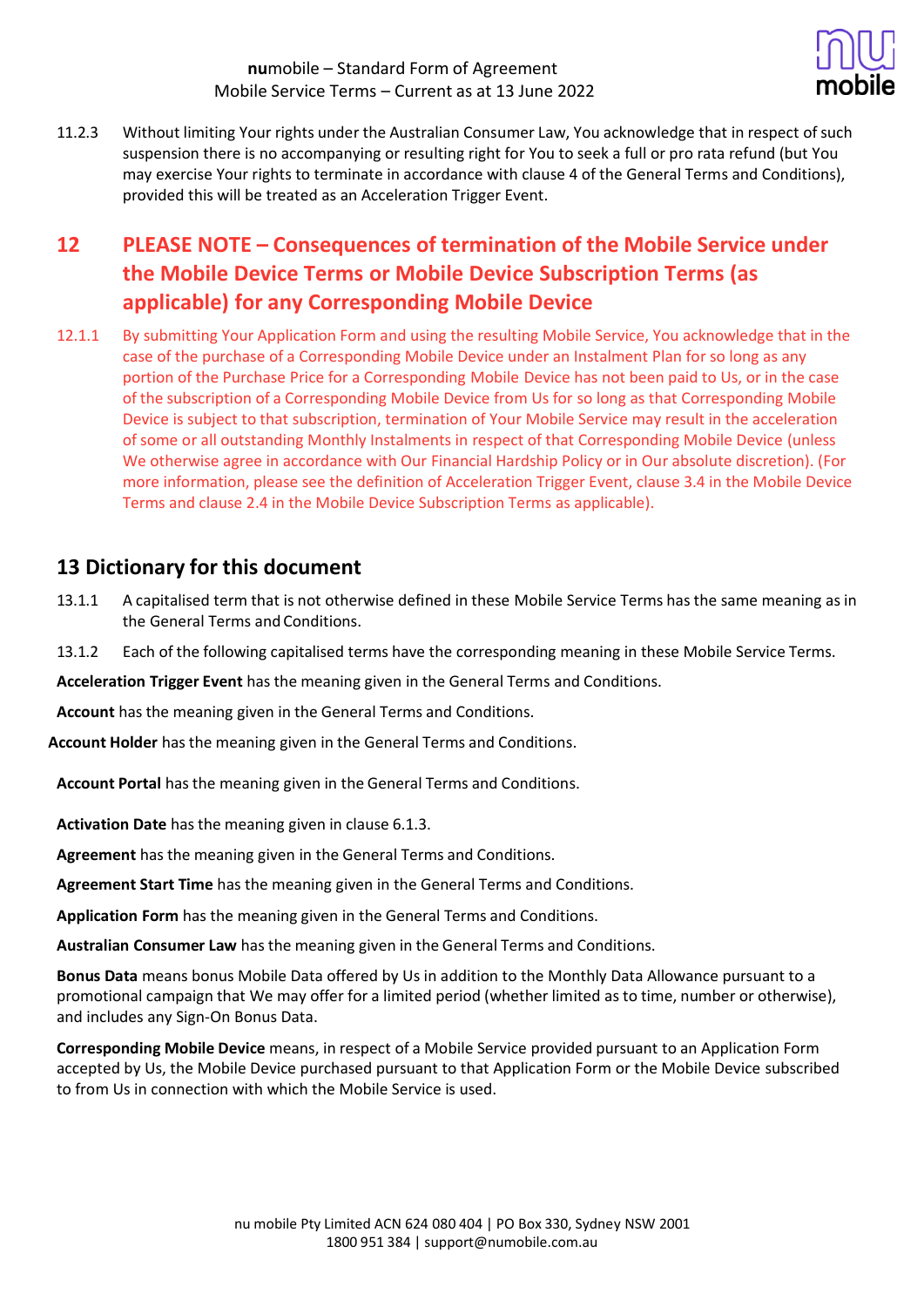

**Critical Information Summary** means, in respect of a Mobile Service Plan, the "Critical Information Summary" in respect of that Mobile Service Plan (as available on the nu Website). Any amendments made to a Critical Information Summary will take effect in respect of that Mobile Service Plan on the first day of the next Monthly Billing Cycle for that Mobile Service Plan.

**Current Data Bank Balance** means, at any time in respect of a SIM, the amount of Mobile Data then stored in the corresponding Data Bank.

**Customer Service Team** means Our customer service team, contactable in accordance with clause 11 of the General Terms and Conditions.

**Customer Termination Right** has the meaning given in the General Terms and Conditions.

**Data Bank** means, in respect of a SIM, the facility that is linked to that SIM that permits the storing of any unused Monthly Data Allowance from one Monthly Billing Cycle for use in future Monthly Billing Cycles in accordance with this Agreement.

**Data Bank Limit** means at any time, in respect of a Mobile Service Plan, the amount specified in the then applicable Critical Information Summary.

**Data Bank Reference Time** means, in respect of a Monthly Billing Cycle:

- (a) subject to paragraph (b), immediately before the expiry of that Monthly Billing Cycle; and
- (b) where a Plan Change has been requested before the Monthly Cut-Off Time for that Monthly Billing Cycle, the Monthly Cut-Off Time.

**Data Top-Up** means a once-off increase to Your Monthly Data Allowance.

**Downgrade** means a Plan Change that is from a more expensive Mobile Service Plan to a less expensive Mobile Service Plan.

**End User** means, in respect of an Account and a Mobile Service, the person who is authorised by the Account Holder for that Account to use that Mobile Service.

**Fair Go Policy** has the meaning given in the General Terms and Conditions.

**Financial Hardship Policy** has the meaning given in the General Terms and Conditions.

**Gaining CSP** has the meaning given in clause 8.1.1.

**IMEI Blocking** has the meaning given in the General Terms and Conditions.

**Instalment Plan** has the meaning given in the Mobile Device Terms.

**Interactive Coverage Map** has the meaning given in clause 3.3.1 (available online [here\)](https://www.numobile.com.au/network-coverage).

**Losing CSP** has the meaning given in 8.2.2.

**Migration Event** has the meaning given in clause 7.1.1.

**MMS** means the Multimedia Messaging Service used for sending messages over the Network that may contain certain text, images, audio and video content.

**Mobile Data** means, in respect of a SIM and the Mobile Service linked to that SIM, the mobile data provided by Us in accordance with the Corresponding Mobile Service Plan (as set out in the relevant Critical Information Summary.

**Mobile Device** has the meaning given in the General Terms and Conditions.

**Mobile Device Subscription Terms** has the meaning given in the General Terms and Conditions.

**Mobile Device Terms** has the meaning given in the General Terms and Conditions.

**Mobile Phone Number** means, in respect of a SIM, the mobile service number assigned to that SIM (which may be as ported in by You, or as allocated to You by Us).